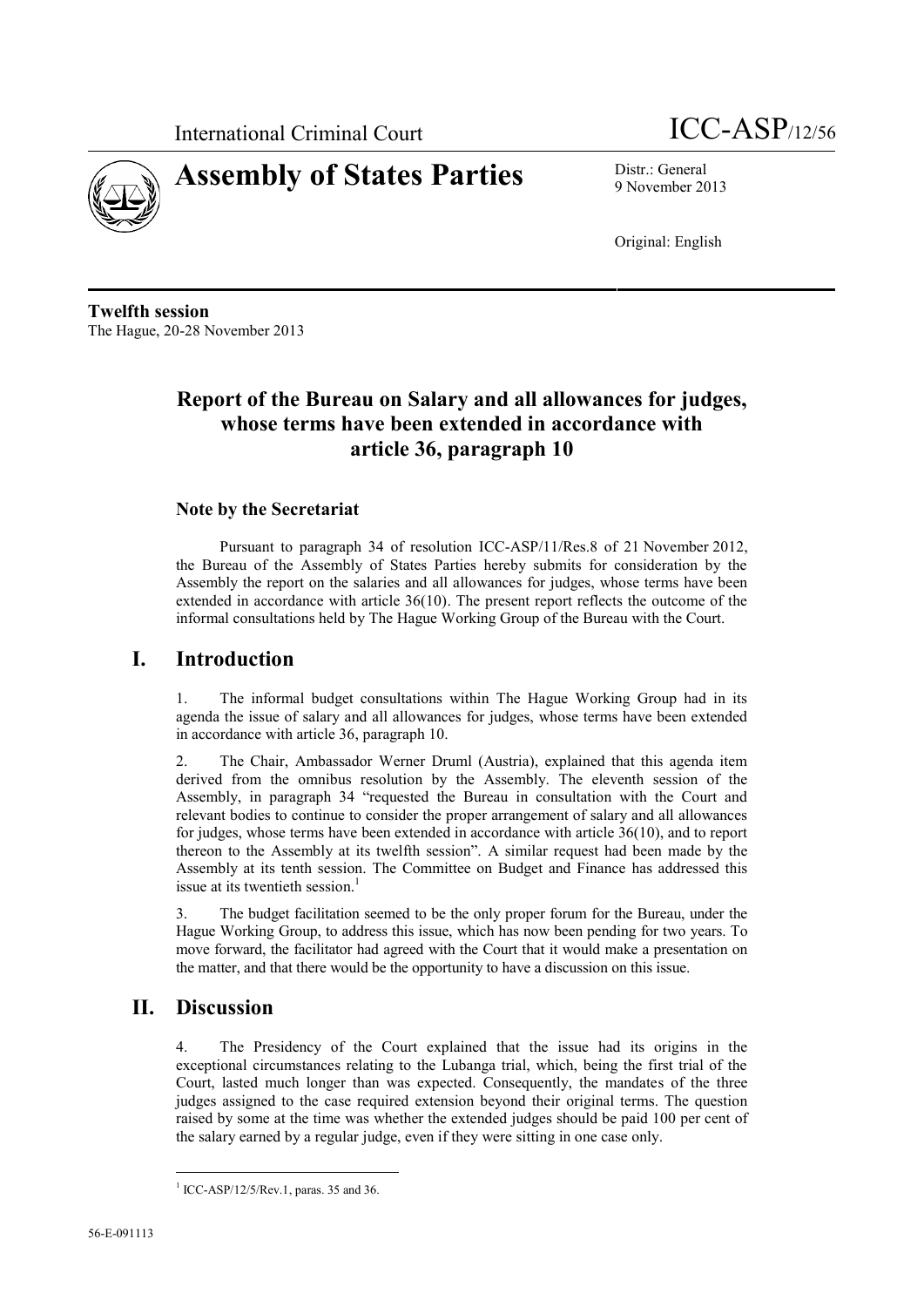5. The Presidency pointed out that the Rome Statute provides in article 36(10) of the Rome Statute that a judge who is engaged in the hearing of a trial or appeal process cannot be replaced once it has commenced, with the exception of a judge of Pre-Trial Chamber. The Assembly<sup>2</sup> has established the applicable salary and pension schemes, which make no distinction between the salaries or other allowances of regular and extended judges. It is to be noted, however, that the Court does not pay any pension contribution to judges serving longer than nine years, which brings actually some financial benefits in comparison with a new judge. Overall, the salary of judges has remained at the same level for the past 10 years.

6. Furthermore, the Presidency explained the situation regarding the extended judges as at the end of October 2013; six judges have had their mandates extended to date (three of whom departed on 31 August 2012 with the conclusion of the Lubanga trial). However, since the last election of six new judges in 2011, only three of these have since begun to work on a full-time basis with the Court.<sup>3</sup> This underlines the Presidency's efforts on the one hand to ensure the availability of a sufficient number of judges to meet the requirements of current casework, while on the other hand attempting to limit as far as possible any increase beyond the total of 18 judges normally provided for in the Statute. In practice so far there have never been more than 19 judges serving at the Court at any given time, thus limiting the impact that extensions have had on the budget. Finally, the Presidency underlined the need to maintain the flexibility of being able to extend judges' mandates where the situation so required, as it would not be effective use of resources to decline to assign a judge who still had one to two years of his or her mandate left to a new case, by only considering the risk that this might lead to an extension.

## **III. Conclusion**

7. The Chair concluded that the Working Group had held a useful discussion and that he would raise the issue with the Bureau for identifying the best way forward on presenting the issue to the Assembly as requested in the omnibus resolution.

 $2 \text{ In its report ICC-ASP/3/25 and subsequent decisions.}$ <br> $3 \text{ The annex includes a list of extended judges as at 25 October 2013.}$